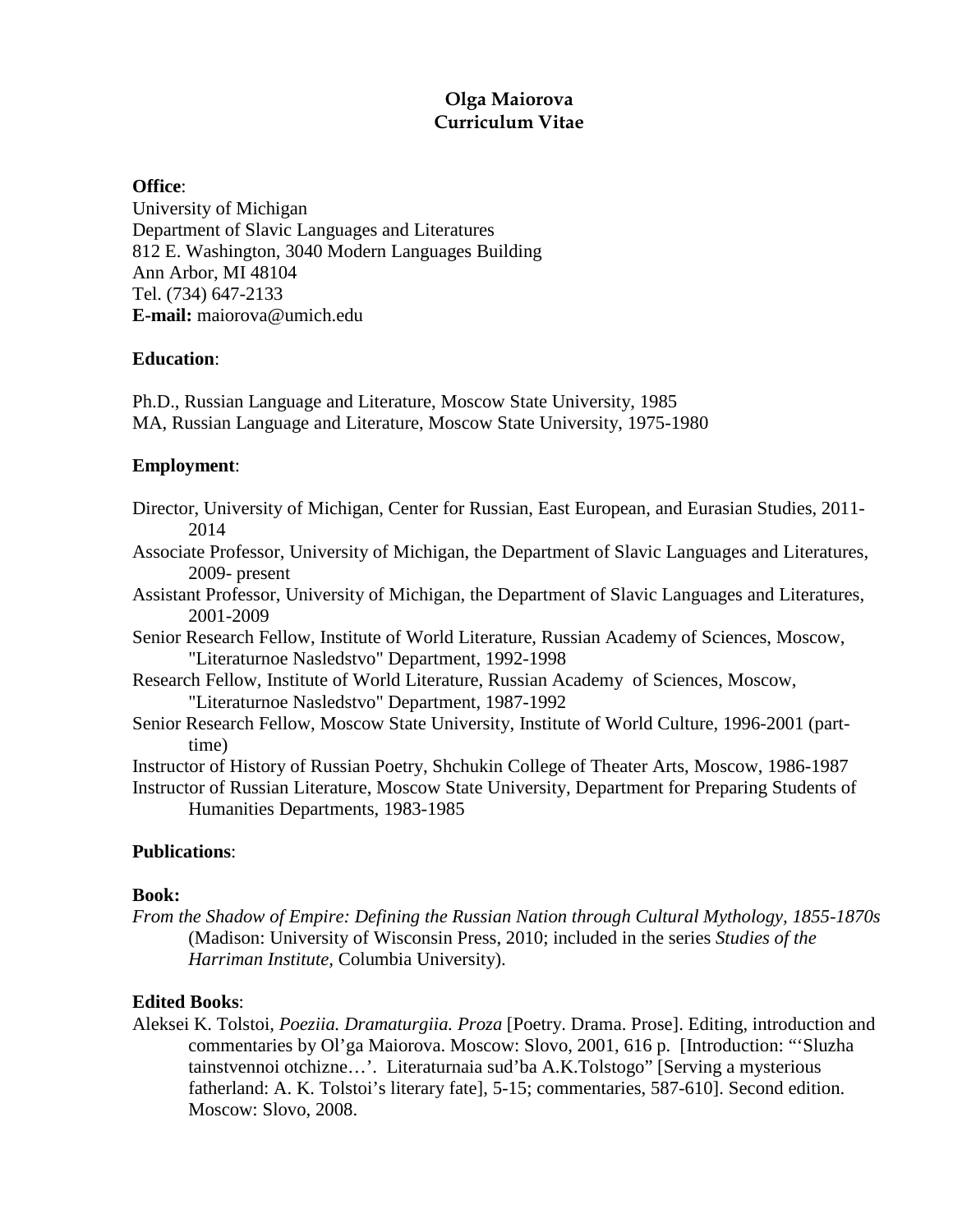- A.F.Pisemskii, *Tysiacha dush* [A thousand souls]*.* D.V.Grigorovich, *Anton-Goremyka.* Editing, introduction and commentaries by Ol'ga Maiorova. Moscow: Slovo, 2001, 552 p. [Introduction: "Predreformennaia Rossia pod perom dvukh pisatelei-sovremennikov" [Prereform Russian from the pen of two contemporary writers], 5-18; commentaries, 541-549]. Second edition. Moscow: Slovo, 2008.
- *Neizdannyi Leskov* [Unpublished Leskov]*,*ed. by Kseniia Bogaevskaia, Olga Maiorova, and Liia Rozenblium. Book 1, Moscow: Nasledie, 1997, 654 p. Book 2, Moscow: Nasledie, 2000, 569 p. (Literaturnoe nasledstvo, Volume 101)
- Nikolai Leskov. *Povesti i rasskazy* [Narratives and Stories]. Editing, introduction and commentaries by Ol'ga Maiorova. Moscow: Khudozhestvennaia literatura, 1990, 527 p. [Introduction: "Sud'ba 'nezagadochnogo' pisatelia" [The fate of an "un-enigmatic" writer], 5-16; commentaries, 492-526].
- Konstantin D. Kavelin. *"Nash umstvennyi stroi": Stat'i po filosofii russkoi istorii i kul'tury. Izbrannye stat'i* [Our mental character: Articles on the philosophy of Russian history and culture. Selected articles]. Editing and commentaries by Ol'ga Maiorova and Vladimir Kantor. Moscow: Pravda, 1989, 654 p. [Commentaries: 541-641].

## **Contributions to Collections of Essays**:

- "Greko-bolgarskaia tserkovnaia raspria v russkom natsionalisticheskom diskurse kontsa XIX veka" [The Greek-Bulgarian Church Schism in Russian National Discourse of the late Nineteenth Century]. In *Permiakovskii sbornik.* Vol.2 ( Moscow: Novoe izdatel'stvo, 2010): 458--466.
- "Obraz natsii i imperii v vernopoddanneishikh pis'makh k tsariu (1863-1864)," ["Representation of nation and empire in addresses to the tsar (1863-1864)]. In *I vriemia, i mesto: Istorikofilologicheskii sbornik k shestidesiatiletiiu A.L.Ospovata* (Moscow: Novoe izdatel'stvo, 2008): 357-369.
- "Die Schlüsselrolle der "deutschen Frage" in der russischen patriotischen Presse der 1860er Jahre." In Mechthild Kellér, Maria Klassen und Karl-Heinz Korn (ed.), *West-östliche Spiegelungen. Deutsche und Deutschland aus russischer Sicht*, 19/20. Jahrhundert Bd.4 (2006).Von den Reformen Alexanders II. bis zum Ersten Weltkrieg: 81-102.
- "Eisen, Krieg und Glaubenstoleranz: Das deutsche Thema bei Nikolaj Leskov." In Mechthild Kellér, Maria Klassen und Karl-Heinz Korn (ed.), *West-östliche Spiegelungen. Deutsche und Deutschland aus russischer Sicht*, 19/20. Jahrhundert Bd.4 (2006). Von den Reformen Alexanders II. bis zum Ersten Weltkrieg: 435-459.
- "Genèse et poétique de la chronique de Leskov "Le Clergé de la collégiale." In *Nikolaï Leskov, "Les Dossiers H",* Editions L'Age d'Homme, Lausanne, 2006: 179-193 (translation of the 1997 article on *The Cathedral Folk* in Literaturnoe nasledstvo).
- "Politicheskii podtekst sporov vokrug prazdnovaniia tysiacheletiia Rossii" [The political subtext of the debates on the celebration of Russia's millennium]. In *Tynianovskii sbornik*, ed. by M. Chudakova, E. Toddes, Iu. Tsivian. Vol. 11. Moscow: OGI, 2002: 318-332.
- "Leskov v suvorinskom 'Novom vremeni' (1876-1880)" [Leskov in Suvorin's newspaper *New Times* (1876-1889)]. In *Neizdannyi Leskov*, Book 2, Moscow: Nasledie, 2000: 161-203 (Literaturnoe nasledstvo, Volume 101) [Article, 161-181; publication and commentaries, 182-203].
- "Nikolai Leskov: Struktura etno-konfessional'nogo prostranstva" [Nikolai Leskov: structure of the ethno-confessional space"]. In *Tynianovskii sbornik*, ed. by M. Chudakova, E. Toddes, Y. Tsivian. Vol. 10. Moscow, 1998: 118-138.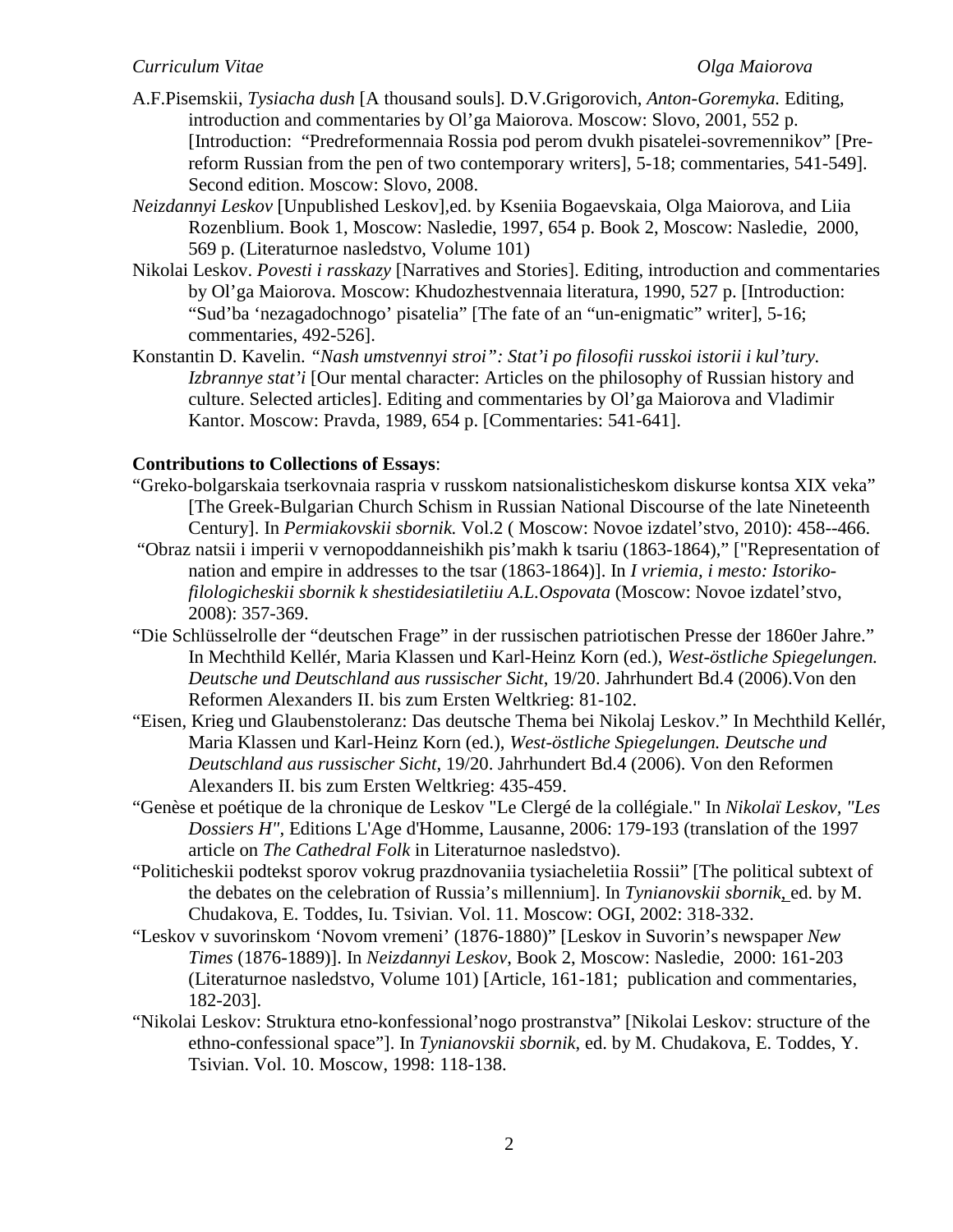- "Mitropolit Moskovskii Filaret v obshchestvennom soznanii kontsa 19 veka" [Filaret, Metropolitan of Moscow, in the social consciousness at the end of the nineteenth century"]. In *Lotmanovskii sbornik*, Volume 2. Moscow: OGI; RGGU, 1997: 615-638.
- "'Bozhedomy. Povest' let vremennykh.' Rukopisnaia redaktsia khroniki Leskova 'Soboriane'" [Bozhedomy. Original draft version of Leskov's novel-chronicle *The Cathedral Folk*]. In *Neizdannyi Leskov*, Book 1, Moscow: Nasledie, 1997: 21-223 (Literaturnoe nasledstvo, Volume 101) [Article, 21-52; publication, 53-223; co-author of Leskov manuscript publication: E. Shul'ga].
- "'Ia zhivu postoianno v ramkakh…': O kul'turno-psikhologicheskoi podpochve politicheskoi kontseptsii K. P. Pobedonostseva" ["I live within permanent bounds...": On the cultural and psychological underpinnings of K. P. Pobedonostsev's political conception]. In Catherine Evtuhov, Boris Gasparov et al., eds. *Kazan, Moscow, St.Petersburg. Multiple Faces of the Russian Empire*. Moscow: OGI, 1997: 167-187.
- "Memuary kak forma avtorefleksii: K istorii neosushchestvlennogo zamysla Konstantina Leontieva" [Memoirs as a form of reflection on oneself. Towards the history of an unrealized idea of Konstantin Leont'ev]. In *Litsa: biograficheskii al'manakh*. Vol. 6. Moscow-St. Petersburg, 1995: 69-84.
- "Iz vospominanii K. N. Leont'eva". Vstupitel'naia stat'ia, publikatsiia i kommentarii ["Konstantin Leontiev's Memoirs". Introduction, publication, commentaries]. In *Litsa: biograficheskii al'manakh*. Vol. 6. Moscow-St. Petersburg. 1995: 453-472.
- "Moskovskii petimetr: Iz istorii russkogo utopizma" [A Moscow petit-maitre: From the history of Russian utopianism]. In *Litsa: biograficheskii al'manakh*. Vol. 4. Moscow-St. Petersburg. 1994: 54-71.
- "Sergei Rachinskii 'Sel'skaia shkola': Sto let knige" [Sergei Rachinskii 'Rural school': 100th anniversary of the book]. In *Pamiatnye knizhnye daty-1991*. Moscow: Kniga, 1991: 69-73.
- "'Sobranie materialov o napravlenii razlichnykh otraslei russkoi slovesnosti'. 125 let knige" [Collection of materials about the orientation of different domains of Russian literature. 125<sup>th</sup> anniversary of the work]. In *Pamiatnye knizhnye daty-1990*. Moscow: Kniga, 1990: 90-94.
- "N. S. Leskov: 100 let s nachala izdaniia sobraniia sochinenii" [N. S. Leskov: 100 years since the beginning of publication of his collected works]. In *Pamiatnye knizhnye daty -1989*. Moscow: Kniga, 1989: 104-107.
- "Sbornik stikhotvorenii A. N. Maikova '30 aprelia': 100 let knige" [A. N. Maikov's collection of verse "30 April": 100<sup>th</sup> anniversary of the book]. In *Pamiatnye knizhnye daty - 1988*. Moscow: Kniga, 1988: 94-97.
- "Nikolai Strakhov. 'Zametki o Pushkine i drugikh poetakh': 100 let knige" [Nikolai Strakhov. Notes on Alexander Pushkin and other poets]. In *Pamiatnye knizhnye daty -1988*. Moscow: Kniga, 1988: 97-100.
- "Istoricheskii roman A. K. Tolstogo 'Kniaz' Serebrianyi': 100 let knige" [A. K. Tolstoy's historical novel "Prince Serebrianyi": 100<sup>th</sup> anniversary of the book]. In *Pamiatnye knizhnye daty* -*1987*. Moscow: Kniga, 1987: 111-114.
- "Russkii dramaturg D.V.Averkiev: 150 let so dnia rozhdeniya" [The Russian dramatist Averkiev]. In *Pamiatnye knizhnye daty -1986*. Moscow: Kniga, 1986: 75-76.
- "Fedor Dostoevskii. 'Unizhennye i oskorblennye': 125 let knige" [Dostoevsky. *The Insulted and Injured*: 125th anniversary of the novel]. In *Pamiatnye knizhnye daty-1986*. Moscow: Kniga, 1986: 99-101.
- "Pervyi sbornik rasskazov A.P.Chekhova 'Skazki Mel'pomeny': 100 let izdaniiu" [Chekhov's first collection of stories 'Tales of Melpomene': 100<sup>th</sup> anniversary of the edition]. In *Pamiatnye knizhnye daty-1984*. Moscow: Kniga, 1984: 117-119.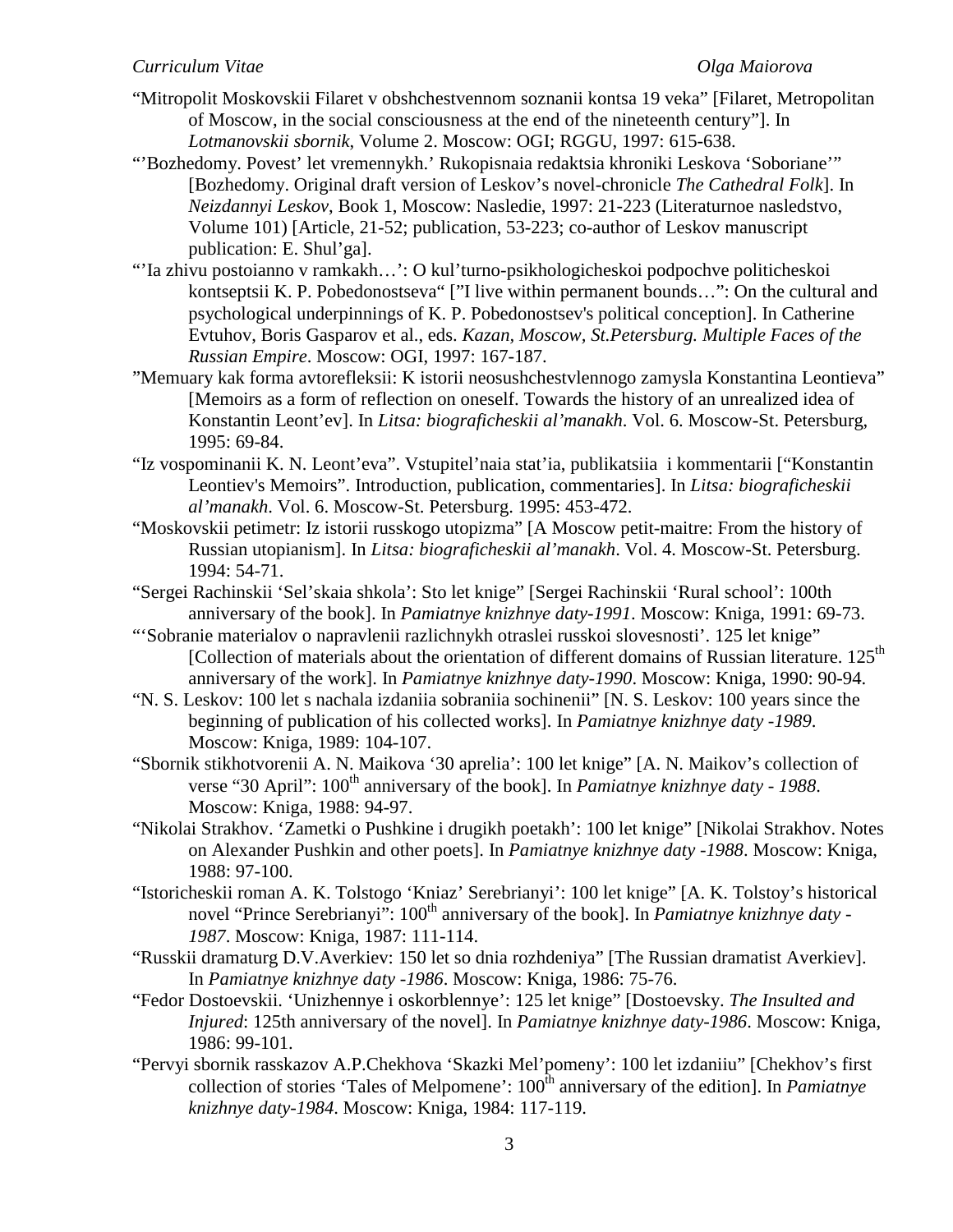- "Literaturnye paralleli k obrazy cherta v 'Bratiakh Karamazovykh'" [Literary parallels to the image of the devil in Dostoevsky's *The Brothers Karamazov*]. In *Russkaia literatura 1870-1890. Problema kharaktera. Sbornik nauchnykh trudov.* Sverdlovsk. 1983: 89-96.
- "Marko Vovchok: 150 let so dnia rozhdeniia" [Marko Vovchok: 150 years since her birthday]. In *Pamiatnye knizhnye daty -1983*. Moscow: Kniga, 1983: 104-105.
- "Leskovskaia kontseptsiia pravednichestva" [Leskov's notion of righteousness]. In *V mire Leskova*. Moscow: Sovetskii pisatel', 1983: 196-232 (co-author: V. Khalizev). Review: A. A. Nosov, *Novyi mir*, 1984, no. 10: 263-264.

## **Articles in Refereed Journals:**

- "Searching for a New Language of Collective Self: The Symbolism of Russian National Belonging during and after the Crimean War," *Ab Imperio: Studies of New Imperial History and Nationalism in the Post-Soviet Space*. No. 4 (2006): 187-224.
- "War as Peace: The Trope of War in Russian Nationalist Discourse during the Polish Uprising of 1863," *Kritika: Explorations in Russian and Eurasian History.* Vol.6, No. 3 (Summer 2005): 501-534.
- "'A horrid dream did burden us…' (1863): Connecting Tiutchev's Imagery with the Political Rhetoric of His Era," *Russian Literature.* LVII - I/II (2005): 103-124.
- "Iz istorii reformatorstva v Rossii" [From the History of Political Reforms in Russia]. *Neprikosnovennyi zapas*. No. 3[17] (2001): 41- 45.
- "L'échec d'un nationalisme civique russe" [The defeat of Russian civic nationalism]. *Romantisme. Revue du dix-neuvième siècle. L'expérience du relatif. Littératures – Arts – Sciences – Histoire*. No. 114 (2001): 71-78.
- "Slavianskii s''ezd 1867 goda: Metaforika torzhestva"[The Slavic congress in 1867: the metaphors of the commemoration]. *Novoe literaturnoe obozrenie.* No. 51 (2001): 89 – 110 [also available at [http://www.prazdnikimira.ru/stati/Russia\\_stati/Russia\\_stati\\_1\]](http://www.prazdnikimira.ru/stati/Russia_stati/Russia_stati_1).
- "Bessmertnyi Riurik. Prazdnovanie tysiacheletiia Rossii v 1862 godu" [Immortal Rurik: Russia's millennium celebration in 1862]. *Novoe literaturnoe obozrenie*. No. 43 (2000): 137-165 [also available at [http://magazines.russ.ru/nlo/2000/43/s6.html\]](http://magazines.russ.ru/nlo/2000/43/s6.html).
- "Tsarevich-samozvanets v sotsial'noi mifologii poreformennoi epokhi" ["Tsarevich-pretender in the social mythology of post-reform Russia"]. *Rossia-Russia. Novaia Seriia: kul'turnye praktiki v ideologicheskoi perspective*. No. 3 [11] (1999): 204-232 [also available at [http://ec](https://exchange.umich.edu/owa/redir.aspx?C=7cf0316fd8d746688795c242a8fae883&URL=http%3a%2f%2fec-dejavu.ru%2fi%2fImpostor-2.html)[dejavu.ru/i/Impostor-2.html\]](https://exchange.umich.edu/owa/redir.aspx?C=7cf0316fd8d746688795c242a8fae883&URL=http%3a%2f%2fec-dejavu.ru%2fi%2fImpostor-2.html).
- "'…Pishu ia tol'ko dlia vas': Pis'ma K.P.Pobedonostseva k sestram Tiutchevym". Publikatsia, vstupitel'naia statia, kommentarii ['...I Am Writing Only For You': Konstantin Pobedonostsev's correspondence with Anna and Ekaterina Tiutchev"]. *Novyi mir*, No. 3 (1994): 195-223.
- "Neponiatnoe u N.S. Leskova: O funktsii mistifitsirovannykh tsitat" [The incomprehensible in Leskov: On the function of made-up quotations]. *Novoe literaturnoe obozrenie*. No. 6 (1994): 59-66.
- "Prosta, iziashchna, chista…": O malen'koi povesti N.S.Leskova "Zapechatlennyi angel" [Simple, exquisite, pure...: On Leskov's minor tale 'The sealed angel']**,** *Literatura*, No. 2 (1994).
- "K istorii pozhiznennogo dialoga: Iz perepiski N. S. Leskova s A. S. Suvorinym" [Towards a history of a lifelong dialogue: from Nikolai Leskov's correspondence with Aleksei Suvorin]. *Novoe literaturnoe obozrenie*. No. 4 (1993): 78-101.
- "Nikolai Leskov. Neotsenennye uslugi. Otryvki iz vospominanii". Publikatsia, vstupitel'naia statia, kommentarii [Nikolai Leskov. Unappreciated services. Fragments from memoirs. Publication, introduction, commentaries]. *Znamia*. No. 1 (1992): 155-179.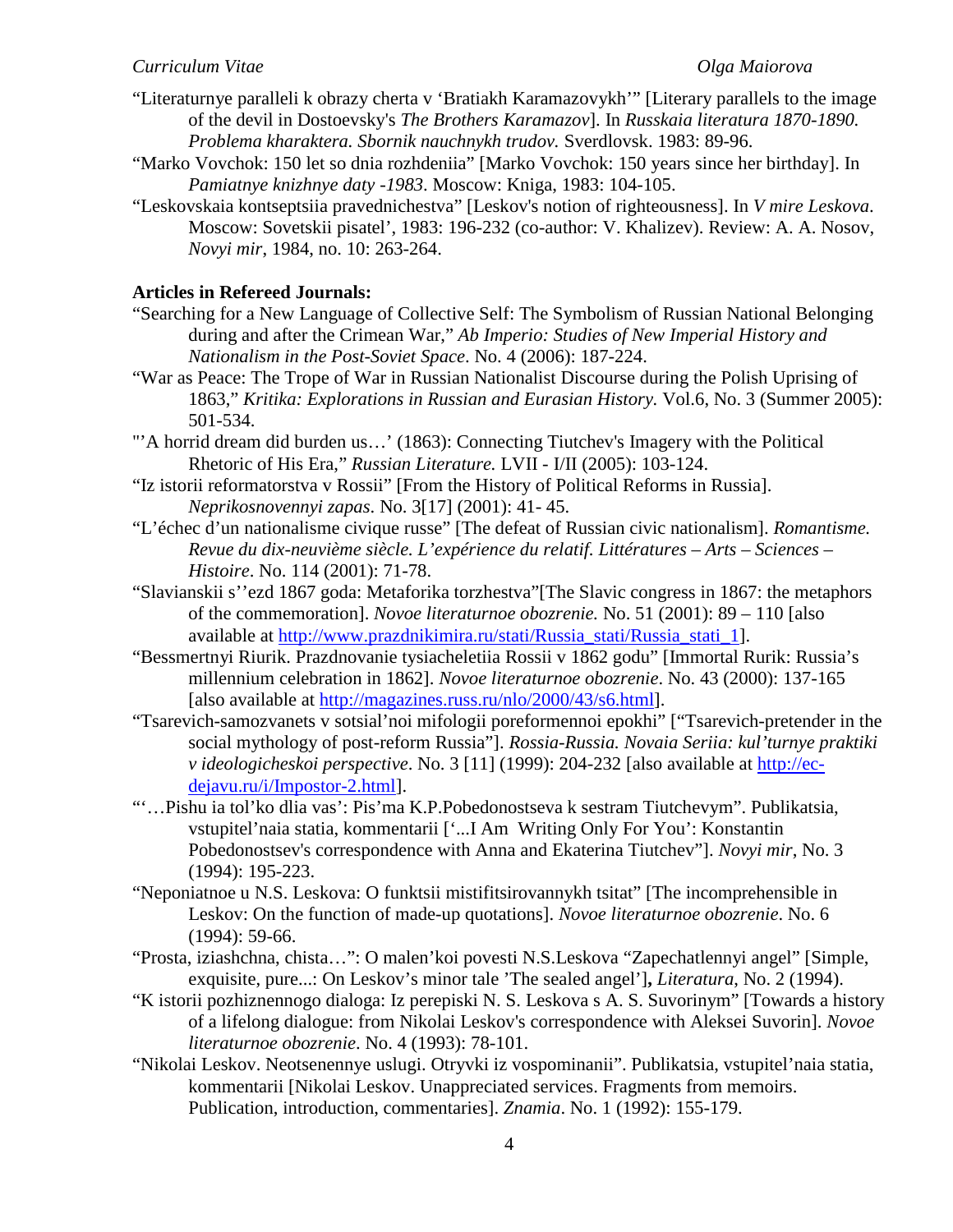- "Dva pis'ma N.S.Leskova. Publikatsia, predislovie, kommentarii". *Russkaia rech'*. No. 1 (1991): 29-38.
- K. P. Pobedonostsev v pis'makh k druziam" [K.P. Pobedonostsev in his correspondence with his friends]. *Voprosy literatury*. No. 4 (1988): 275-281.
- "Rasskaz N. S. Leskova 'Nesmertel'nyi Golovan' i russkaia agiograficheskaia traditsiia" [Nikolai Leskov's story 'Deathless Golovan' and Russian hagiographic tradition], *Russkaia literatura*. No. 3 (1987): 170-179.
- "Pis'ma N. S. Leskova k Viktoru Gol'tsevu" [Nikolai Leskov's letters to Victor Gol'tsev]. *Voprosy literatury*. No. 1 (1987).
- "Igra slovom u N.S.Leskova: *Chudo* v rasskaze 'Na kraiu sveta'" [Leskov's wordplay: *Miracle* in the tale "At the edge of the world"]. *Russkaia rech'*. No. 1 (1986): 27-32.
- "Preemstvennost'" ["Development of Traditions in Literature"]. *Literaturnaia ucheba*. No. 4 (1984): 236-239.
- "Osobennosti stilia rasskazov-'vospominanii' N.S.Leskova" [Stylistic peculiarities of Nikolai Leskov's fictional memoirs]. *Russkaia rech'*. No. 1 (1981): 151-154.

## **Articles in Encyclopedic Reference Works:**

- "Eurasianism." In *Europe 1789-1914: Encyclopedia of the Age of Industry and Empire,* edited by John Merriman and Jay Winter. Vol. 2. Detroit: Charles Scribner's Sons, 2006: 771-776.
- "Rasskaz Nikolaia Leskova 'Sheramur'" [Nikolai Leskov's story 'Sheramur']. In *Russkaia literatura: Entsiklopedia dlia detei*. Vol.1. Moscow: Avanta, 2004: 389-399.
- "Minaev Dmitrii Dmitrievich." In *Russkie pisateli. 1800-1917. Biograficheskii slovar'.* Vol. 4 (M-P). Мoscow: Bol'shaia rossiiskaia entsiklopedia, 1999: 73-76.
- "Novikova Ol'ga Aleksandrovna." In *Russkie pisateli. 1800-1917. Biograficheskii slovar'.* Vol. 4 (M-P). Мoscow: Bol'shaia rossiiskaia entsiklopedia, 1999: 342-344 (co-author: D. Dmitriev).
- "L'vova Maria Alexandrovna." In *Russkie pisateli. 1800-1917. Biograficheskii slovar'*. Vol. 3 (K-M). Мoscow: Bol'shaia rossiiskaia entsiklopedia, 1994: 429.
- "Markevich Boleslav Mikhailovich." In *Russkie pisateli. 1800-1917. Biograficheskii slovar'.* Vol. 3 (K-M). Мoscow: Bol'shaia rossiiskaia entsiklopiedia, 1994: 519-521.
- "Diakov Aleksandr Aleksandrovich." In *Russkie pisateli. 1800-1917. Biograficheskii slovar'*. Vol. 2 (G-K). Мoscow: Bol'shaia rossiiskaia entsiklopedia, 1992: 203-204.
- "Dmitriev Fedor Mikhailovich." In *Russkie pisateli. 1800-1917. Biograficheskii slovar'*. Vol. 2 (G-K). Мoscow: Bol'shaia rossiiskaia entsiklopedia, 1992: 128-129.
- "Zarin Efim Fedorovich." In *Russkie pisateli. 1800-1917. Biograficheskii slovar'.* Vol. 2 (G-K). Мoscow: Bol'shaia rossiiskaia entsiklopedia, 1992: 324-325.
- "Avseenko Vasilii Grigor'evich." In *Russkie pisateli. Bio-bibliograficheskii slovar'.* Vol. 1 (A-L). Moscow: Prosveshchenie, 1990: 10-11.
- "Apukhtin Aleksei Nikolaevich." In *Russkie pisateli. Bio-bibliograficheskii slovar'.* Vol. 1 (A-L), Moscow: Prosveshchenie, 1990: 45-48.
- "Kliushnikov Viktor Petrovich." In *Russkie pisateli. Bio-bibliograficheskii slovar'.* Vol. 1 (A-L). Moscow: Prosveshchenie, 1990: 347-348.
- "Machtet Grigorii Aleksandrovich." In *Russkie pisateli. Bio-bibliograficheskii slovar'.* Vol. 2 (M-Ia). Moscow: Prosveshchenie, 1990: 17-20.
- "Markevich Boleslav Mikhailovich." In *Russkie pisateli. Bio-bibliograficheskii slovar'.* Vol. 2 (M-Ia). Moscow: Prosveshchenie, 1990: 15-17.
- "Maikov Apollon Nikolaevich." In *Russkie pisateli. Bio-bibliograficheskii slovar'.* Vol. 2 (M-Ia). Moscow: Prosveshchenie, 1990: 3-5.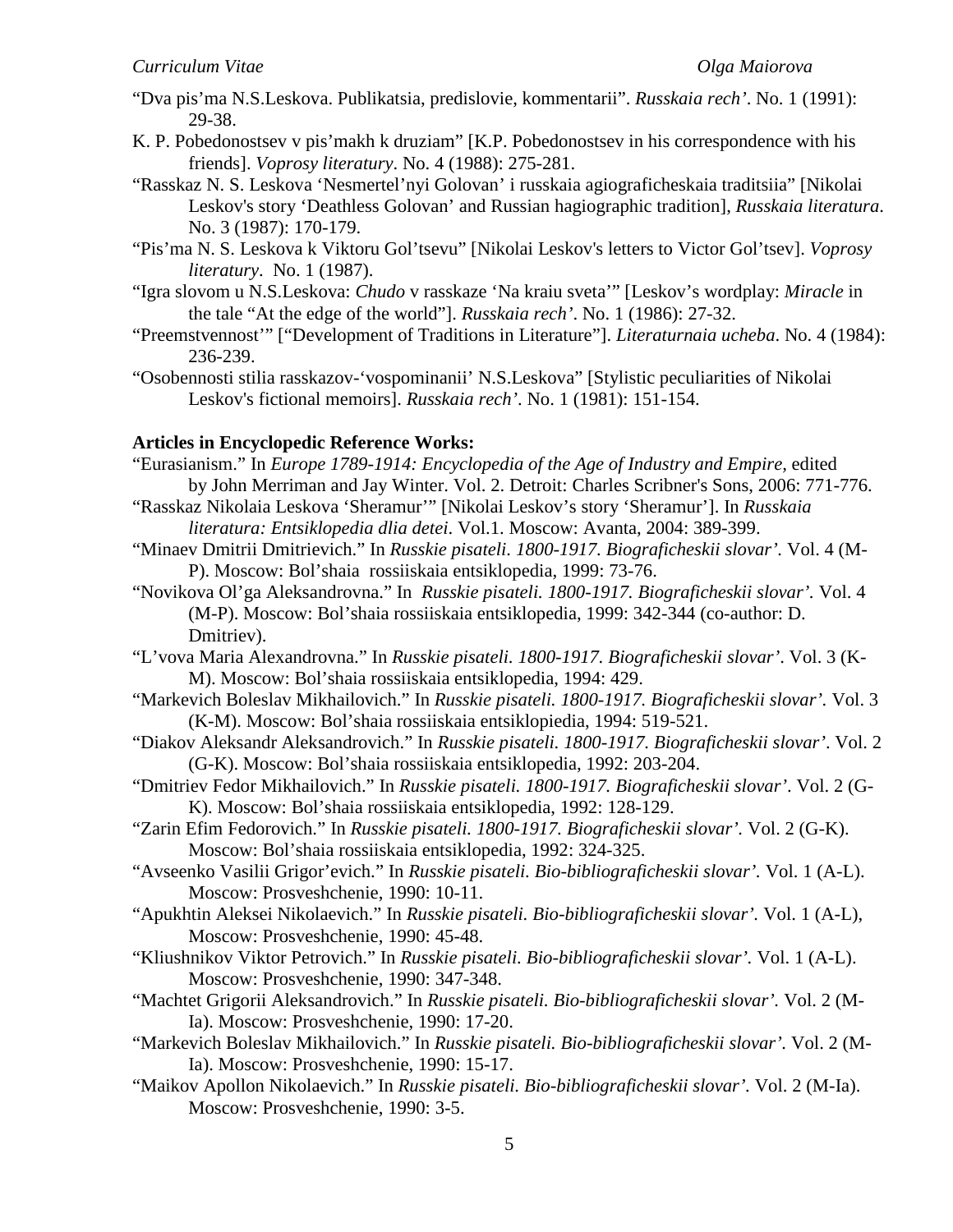- "Minaev Dmitrii Dmitrievich." In *Russkie pisateli. Bio-bibliograficheskii slovar'.* Vol. 2 (M-Ia). Moscow: Prosveshchenie, 1990: 35-38.
- "Pleshcheev Aleksei Nikolaevich." In *Russkie pisateli. Bio-bibliograficheskii slovar'.* Vol. 2 (M-Ia). Moscow: Prosveshchenie, 1990: 144-147.
- "Akhsharumov Nikolai Dmitrievich." In *Russkie pisateli. 1800-1917. Biograficheskii slovar'*. Vol. 1 (A-G). Мoscow: Sovetskaia entsiklopediia, 1989: 130-132.
- "Avseenko Vasilii Grigor'evich." In *Russkie pisateli. 1800-1917. Biograficheski i slovar'*. Vol. 1 (A-G). Мoscow: Sovetskaia entsiklopediia, 1989: 20-22.
- "Gan Elena Andreevna." In *Russkie pisateli. 1800-1917. Biograficheskii slovar'*. Vol. 1 (A-G). Мoscow: Sovetskaia entsiklopediia, 1989: 519-520 (co-author: N.Okhotin).16.
- "Antinigilisticheskii roman" [The anti-nihilist novel]. In *Literaturnyi entsiklopedicheskii slovar'*. Moscow: Sovetskaia entsiklopediia, 1987: 29.

### **Book Reviews:**

- Review of the book: Serguei Alex. Oushakine, *The Patriotism of Despair: Nation, War, and Loss in Russia* (Cornell University Press: Ithaca and London, 2009). In *Nations and Nationalism*, 17, issue 2 (2011): forthcoming
- Review of the book: Alexei Miller, *The Romanov Empire and Nationalism: Essays on the Methodology of Historical Research*. (Budapest – New York: Central European University Press, 2008). In *Nationalities Papers*, 38, issue 1 (2010): 166–68.
- Review of the book: Andy Byford, *Literary Scholarship in Late Imperial Russia: Rituals of Academic Institutionalization* (Oxford: Legenda, 2007). In *Slavic Review*, vol.68, no. 3 (Fall 2009): 715-716.
- "V razdumiiakh o Rossii" [Meditating upon Russia] (*V razdumiiakh o Rossii: XIX vek*. Moscow: Arkheograficheskii tsentr, 1996). *Novyi mir*. No. 3 (1998).
- "Prostym rozhden ia byt' pevtsom…" [I was born to be a humble singer…] (A.K.Tolstoi. *Protiv techeniia*. Moscow, 1997). *Novyi mir*. No. 1 (1998).
- "'Koshchei pravoslaviia' v otzyvakh potomkov" ['The wicked sorcerer of Orthodoxy' in reactions of later generations] (*K. P. Pobedonostsev: Pro et Contra*. St. Petersburg, 1996). *Novyi mir*. No. 3 (1997).
- "Velikolepnoe panibratstvo" [Magnificent familiarity] (Stanislav Rassadin, *Russkie, ili iz dvorian v intelligenty*. Moscow: Knizhnyi sad, 1995). *Novyi mir*. No. 6 (1996).
- S.M.Telegin. *Zhizn' mifa v khudozhestvennom mire Dostoevskogo i Leskova*. Moscow, 1995. *Novoe literaturnoe obozrenie*. No. 20 (1996): 410-412.
- Genrietta Mondri. *Vnov' raskrytye literaturnye parodii*. Moscow, 1995. *Novoe literaturnoe obozrenie*. No. 18 (1996): 410-412.
- *Eon. Al'manakh staroi i novoi kul'tury*. Moscow: INION, 1994. *Novyi mir*. No. 9 (1996).
- E. V. Dushechkina. *Russkii sviatochnyi rasskaz. Stanovlenie zhanra*. Petersburg, 1995. *Novoe literaturnoe obozrenie*. No. 21 (1996): 411-413.
- "On uzhasno netalantlivo rodilsia" [He was born terribly untalented]. Review of several books about K. Leont'ev and collections of his works. *Novyi mir.* No. *5* (1994).
- "Proryv kul'tury, ili nemnogo o lzhi" [Cultural shock or a little bit about lying] (K. P. Pobedonostsev. *Velikaia lozh' nashego vremeni*. Moscow, 1993). *Novyi mir*. No. 9 (1993).
- "'Ottochiia v uglovykh skobkakh…': O poslednikh izdaniiakh Sergeia Maksimova" [About some latest editions of Sergei Maksimov's writings]. *Novyi mir*. No. 5 (1988).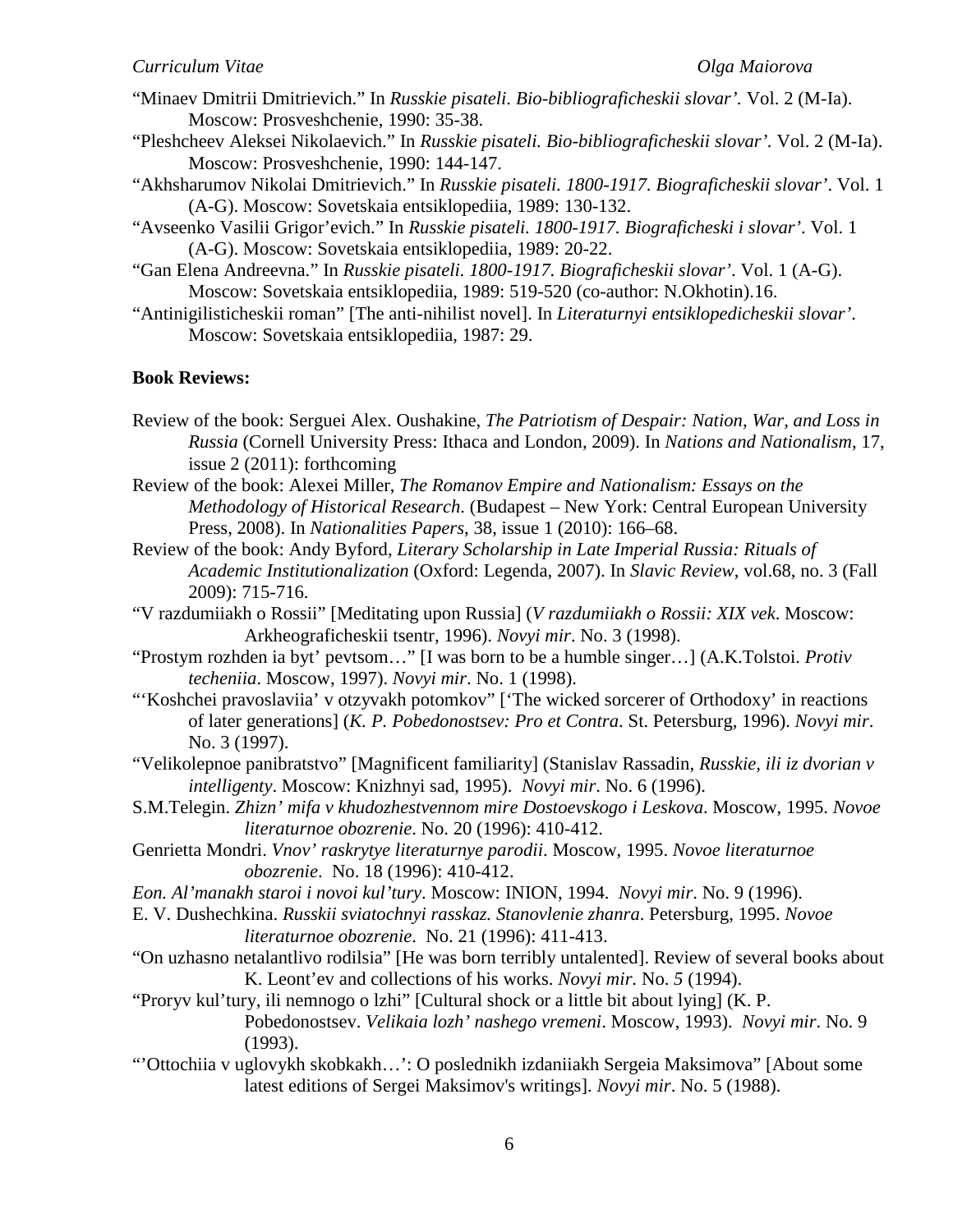"N. S.Leskov v trudakh sovetskikh uchenykh. Obzor rabot iubileinogo goda" [Soviet scholars on Nikolai Leskov. A survey of writings in the jubilee year]. *Filologicheskie nauki*. No. 3 (1983): 70-74.

### **Translations into Russian**:

- Isaiah Berlin, "Molchanie v russkoi kul'ture" [Silence in Russian Culture]. In Isaiah Berlin, *Istoriia svobody: Rossiia*. Moscow: Novoe literaturnoe obozrenie, 2001: 335-365 (co-author: M. Akhmetova).
- Richard Wortman, "Natsionalism, narodnost' i rossiiskoe gosudarstvo" [Nationalism, Nationality, and the Russian State], *Neprikosnovennyi zapas*, no. 17 (3), 2001, 100-105 (co-author: M. Akhmetova).
- Richard Wortman, "Ofitsial'naia narodnost' i national'nyi mif Rossiiskoi monarkhii" [Official Nationality and the National Myth of the Russian Monarchy]. *Rossiia-Russia: Novaia seriia: Kul'turnye praktiki v ideologicheskoi perspective.* No. 3 [11] (1999): 233-244.

## **Current Projects:**

*Ambiguous Encounter: Russia's National Self-Perception and the Cultural Appropriation of Central Asia* (book project)

"Cultural Constructs of the Orient in Nineteenth-Century Russian Intellectual Discourse," in *Early Eurasianism*, eds. Mark Bassin, Sergei Glebov, Marlene Laruelle (book chapter to be submitted in December 2010)

### **Grants and Awards**:

The Michigan Humanities Award, 2010 (one semester on leave)

- Class of 1923 Memorial Teaching Award for outstanding teaching of undergraduates, University of Michigan, 2009
- Research award, University of Michigan, Office of the Vice-President for Research, 2003-2004

Fulbright Visiting Scholar, Columbia University, Harriman Institute, Seven months, January to July 1999

- Postdoctoral Fellow, Russian State University for the Humanities, 1998 1999
- Higher Education Support Program, Open Society Institute, Grant to Hold a Seminar for graduate students and young scholars on the History of Russian National Ideology in Russian State University for the Humanities, Five months, January to April 1998
- Higher Education Support Program, Open Society Institute, Grant for research project "Metamorphoses in Social Consciousness in the 1860s-1870s in Russia", Eight months, September 1997- April 1998
- Moscow Public Science Foundation (in cooperation with the Ford Foundation), Grant for project, "From Liberalism to Conservatism. Konstantin Pobedonostsev's Evolution," Eight months, September 1995- April 1996
- International Research & Exchanges Board, Grant for research in Wheaton College (USA), Eight months, January to October 1995
- Russian Humanities Scientific Foundation, Publication grant for "Unknown Leskov" volume for the *Literaturnoe nasledstvo* series, September to December 1995
- Russian Humanities Scientific Foundation, Research grant for "Unknown Leskov" volume for the *Literaturnoe nasledstvo* series, September 1994 –August 1995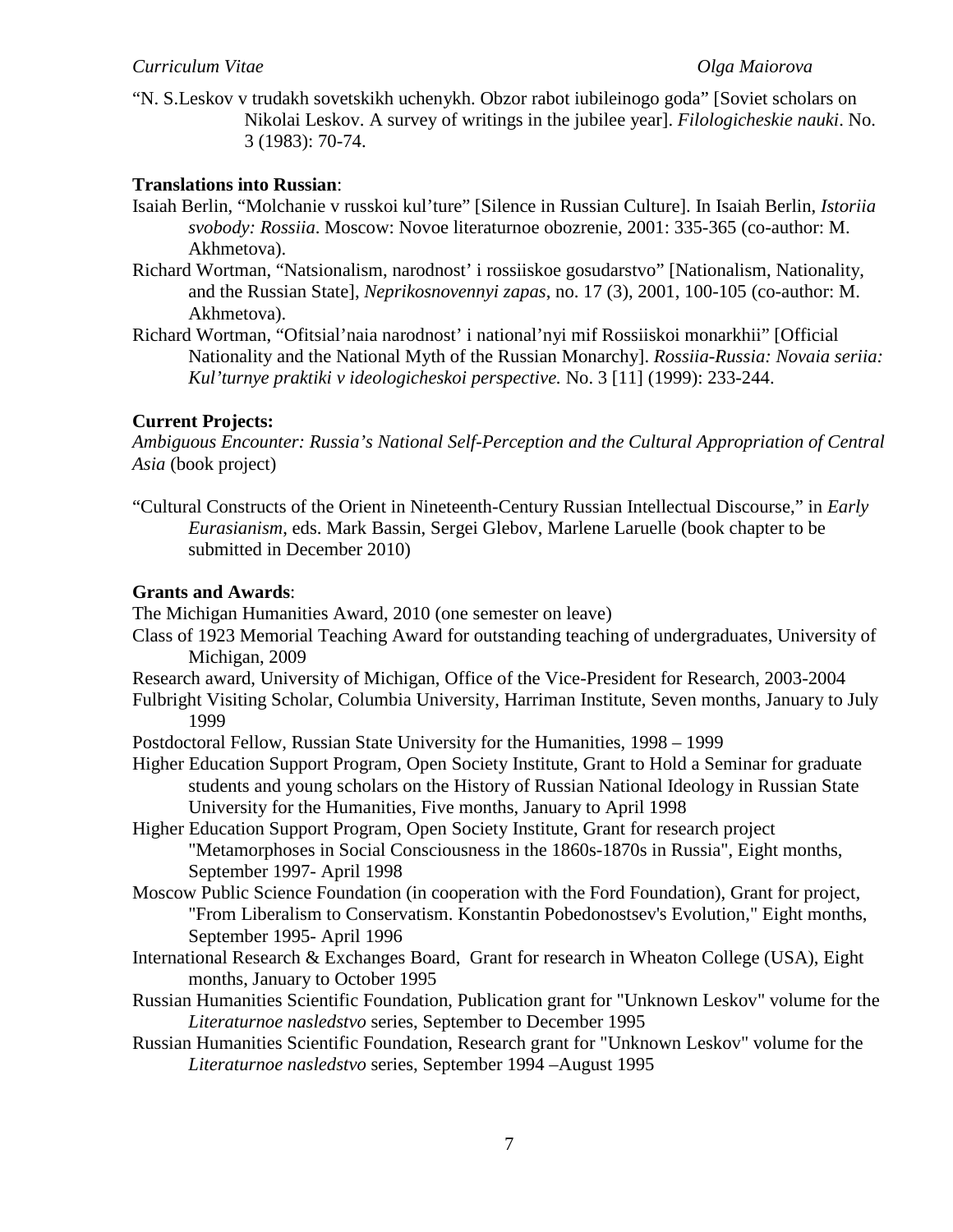Research Support Scheme, Central European University, Soros Foundation, Grant for project "Russian Intellectual History and Protestant Denominations in the 1860-70s", Eight months, September 1994- April 1995

## **Conference Papers, Roundtables, and Invited Lectures**:

- "Empire and Nation in the Imagination of Russian Intellectuals", March 2, 2011, invited lecture in RGGU (The Russian University for the Humanities)
- "Léon Tolstoï et les marges de l'Empire russe" [Lev Tolstoy and the borderlands of the Russian Empire], Colloque international "L'œuvre de Léon Tolstoï, bilan du XIXe siècle européen" [International Colloquium "?"], November 17-20, 2010 (Université Paris-Sorbonne).
- "Russian Texts about the Exploration of Central Asia," VIII World Congress of the International Council of Central and East European Studies (Stockholm, Sweden), July 26-31, 2010 (panel title "Asia through Russian Eyes").
- "Redefining Russianness: Russia's Encounter with Asia and its Effects," American Association for the Advancement of Slavic Studies (AAASS), Boston, 12-15 November, 2009 (panel title: "Definitions of Russian National Identity").
- Roundtable "Spatial Narratives in the Russian Imperial Context (19th-20th c.)," American Association for the Advancement of Slavic Studies (AAASS), Boston, 12-15 November, 2009.
- "Shifting Perception of the Orient in Nineteenth-Century Russia," The Southern Conference on Slavic Studies (SCSS), Charlottesville, VA, March 26-28, 2009 (panel title: "Internal and External Colonialism in Imperial Russia).
- "Representations of Central Asia in Late Nineteenth-Century Journalism," American Association for the Advancement of Slavic Studies (AAASS), Philadelphia, 21-23 November, 2008 (panel title: "Nineteenth-Century Russian Images of the East: Siberia, Central Asia, and Korea").
- "The Varangian Legend: Defining the Nation through the Foundation Myth," American Association for the Advancement of Slavic Studies (AAASS), New Orleans, 15-18 November, 2007 (panel title: "Literature and Nation in Nineteenth-Century Russia").
- "War Symbolism and Tolstoy's Vision of the Nation," American Association for the Advancement of Slavic Studies (AAASS), Washington DC, 16-19 November, 2006 (panel title: "Literary representations of war: the case of Tolstoy").
- "Nineteenth century precursors of Eurasianism," American Association for the Advancement of Slavic Studies (AAASS), Washington DC, 16-19 November, 2006 (roundtable: "Interpreting Eurasianism").
- "Constructing a National Narrative: The Crimean War through the Prism of the 1812 Campaign," American Historical Association (AHA), Philadelphia, January 5–8, 2006 (panel title: "The Crimean War as a Moment of Russian National Identity").
- "The Greek-Bulgarian Church Schism in the Russian Intellectual Landscape of the Nineteenth Century," Slavic Seminar of the Columbia University, 2 December, 2005.
- "Two visions of National Consolidation: Pan-Slavism versus Pan-Orthodoxy," American Association for the Advancement of Slavic Studies (AAASS), Salt Lake City, Utah, 3-6 November, 2005 (panel title: "National identity and boundaries in Nineteenth Century Russian culture: social, intellectual, and territorial dimensions").
- "Redefining Russian National Identity: Public Nationalism during the Great Reforms," VII World Congress of the International Council of Central and East European Studies (Berlin, Germany), July 25-30, 2005 (panel title: "Methods of Constructing Identity in Russian Empire").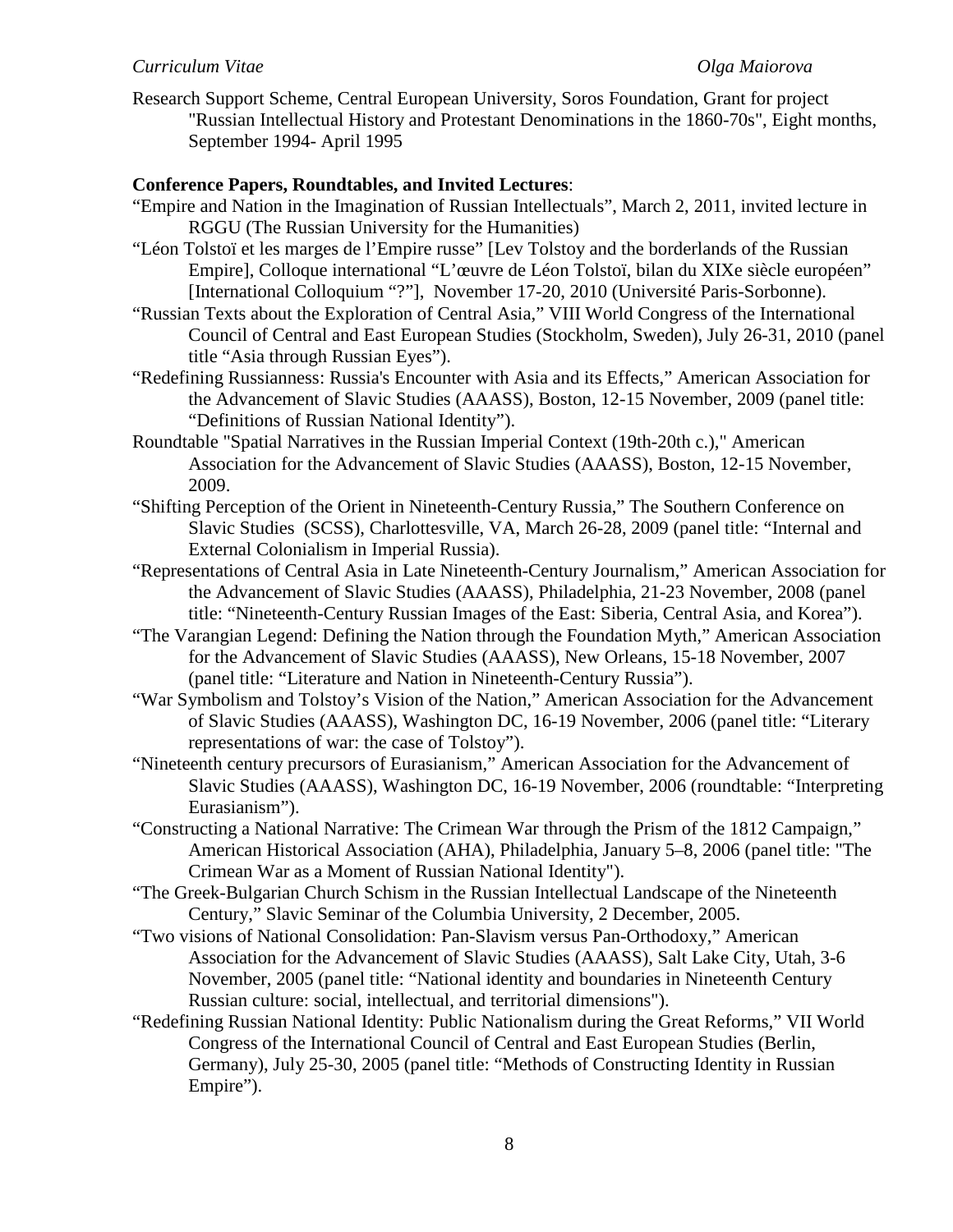- "Battling with Corpses: Pole as a Vampire in Russian Nationalist Discourse," Tenth Annual ASN (Association for the Study of Nationalities) World Convention, Columbia University, New York City, 14-16 April, 2005 (panel title: "The Polish Uprising of 1863 and Russian Nationalist Discourse: Representations of the Conflict").
- "War as Peace: Trope of War in Russian Nationalist Discourse during the Polish Uprising (1863)," American Association for the Advancement of Slavic Studies (AAASS), Boston, Massachusetts, 4-7 December, 2004 (panel title: "Shaping Nationalistic Discourse: Literature, Liturgy, and Historiography as Source of the Patriotic Rhetoric").
- "The Polish Uprising of 1863 and Redefinition of Russian National Identity," Ninth Annual ASN (Association for the Study of Nationalities) World Convention. Harriman Institute, Columbia University, New York City, 15-17 April, 2004.
- "Tiutchev's Poetry and Panslavist Ideology," American Association for the Advancement of Slavic Studies (AAASS), Toronto, 20 November 2003 (panel title: Pan-Slavism: Late Nineteenth, Early Twentieth Centuries).
- ""A Horrid Dream Did Burden Us..." (1863): Connecting Tiutchev's Imagery with the Political Rhetoric of His Era," International Conference "Fedor Tiutchev (1803- 1873) and His Time," University of Chicago, 24 May 2003.
- "Re-conceptualizing the Patriotic War: Historical Narrative and Constructions of National Identity in Pre- and Post-Reform Russia (1850-1870)," Eighth Annual ASN (Association for the Study of Nationalities) World Convention. Harriman Institute, Columbia University, New York City. 3-5 April 2003.
- Roundtable devoted to Richard Wortman's book *Scenarios of Power. Myth and Ceremony in Russian Monarchy*, *Novoe literaturnoe obozrenie*. Moscow, 2002, June 25.
- "The Greek-Bulgarian Church Schism (1872) in Russian Political Discourse," Seventh Annual ASN (Association for the Study of Nationalities) World Convention, Columbia University, New York City, 12 April 2002.
- "Russian Society in the Nineteenth Century and the Greek-Bulgarian Church Schism," Brown Bag Lectures (CREES), University of Michigan, 6 March 2002.
- "'The German Threat' in Russian Political Consciousness in the 1860s," Roundtable "National Idea in Russia in the Nineteenth Century," Russian State University for the Humanities (RGGU), 13 June 2001.
- "The Slavic Congress in 1867: The Metaphors of the Commemoration," Russian State University for the Humanities (RGGU), Faculty Seminar, 23 May 2001.
- "Image of Filaret, Metropolitan of Moscow, as a source of Inspiration for Russian Conservative Ideology (K. P. Pobedonostsev's case)," VI World Congress of the International Council of Central and East European Studies (Tampere, Finland), 29 July – 3 August 2000.
- "The Millennium Celebration of Russia in 1862," Conference in honor of Iurii Tynianov (Tynianovskie chteniia), Rezekne (Latvia), 7-10 August 2000.
- "Tsarevich-Pretender in Social Mythology of Post-Reform Russia," Columbia University (The Harriman Institute), New-York, May, 1999.
- "Pushkin and Metropolitan Filaret as Rivals: Commemorations of Their Memory in the1880s," International Conference in honor of Alexander Pushkin, Stanford, April, 1999.
- "Memory of Anti-Napoleonic War (1812) in Russian Culture of the 1860s," Conference in honor of Iurii Lotman (Lotmanovskie chteniia), Russian State University for the Humanities, Moscow, December, 1998.
- "'The Devils' by Dostoevskii and Image of Tsarevich-Pretender in Russian Cultural Mythology," Conference in honor of Iurii Tynianov (Tynianovskie chteniia), Rezekne (Latvia), August, 1998.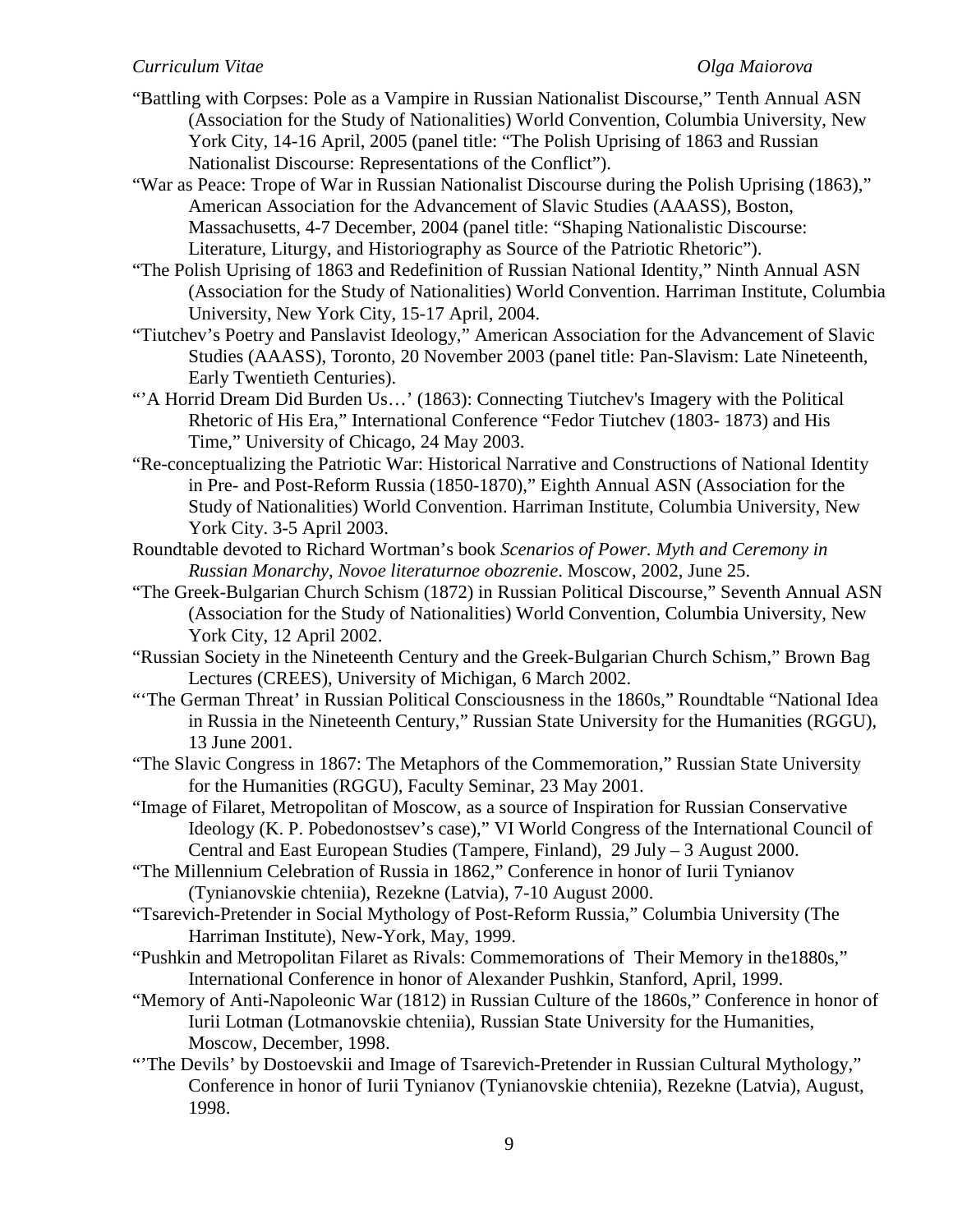- "Russian Religious Mind and Literature of the 1870s: N.S.Leskov and K.N.Leontiev," Conference of the journal *Novoe literaturnoe obozrenie* (Bannye chteniia), Moscow, June, 1997
- "Nikolai Leskov: Structure of the Ethno-Confessional Space," Conference in honor of Iurii Tynianov (Tynianovskie chteniia), Rezekne (Latvia), August, 1996.
- "Debates about Orthodoxy in Russian Intellectual Life of the 1880s: Konstantin Pobedonostsev, Nikolai Leskov, and Konstantin Leontiev," Indiana University, Bloomington, 5 April 1995
- "Redefining Russian National Identity in the 1860s," Symposium "Russian and European History," UCLA, 11 April 1995
- "N.S.Leskov and the Jewish Question," Wisconsin University, Madison, March, 1995
- **"**Cultural and Psychological Underpinnings of K. P. Pobedonostsev's Political Vision," International conference "Imperial Russia: Borders, Frontiers, Identities," Russia, Kazan, August, 1994

## **Discussant:**

- Panel "Velimir Khlebnikov's Art and Thought as a Paradigm of Intercultural Contacts," VIII World Congress of the International Council of Central and East European Studies (Stockholm, Sweden), July 26-31, 2010.
- Panel "Languages of Imperial Self-Description: Science, Ideology, and Identity in the Russian Empire," VII World Congress of the International Council of Central and East European Studies (Berlin, Germany), July 25-30, 2005.
- Panel "The Conceptual and the Symbolic in Russia," Tenth Annual ASN (Association for the Study of Nationalities) World Convention. Harriman Institute, Columbia University, New York City. 14-16 April 2005.
- Panel "Russian Identity in the Tsarist Empire," Eighth Annual ASN (Association for the Study of Nationalities) World Convention. Harriman Institute, Columbia University, New York City. 3-5 April 2003.
- Panel "Nationalism in Imperial Russia," Seventh Annual ASN (Association for the Study of Nationalities) World Convention, Columbia University, New York City, 13 April 2002.

## **Conference and Panel Organizer:**

- "Asia through Russian Eyes," Panel, VIII World Congress of the International Council of Central and East European Studies (Stockholm, Sweden), July 26-31, 2010.
- "National Identity and Boundaries in Nineteenth-Century Russian Culture: social, intellectual, and territorial dimensions," Panel, American Association for the Advancement of Slavic Studies (AAASS), Salt Lake City, Utah, 3-6 November, 2005.
- "The Polish Uprising of 1863 and Russian Nationalist Discourse: Representations of the Conflict," Panel, Tenth Annual ASN (Association for the Study of Nationalities) World Convention, Columbia University, New York City, 14-16 April, 2005.
- "Shaping Nationalistic Discourse: Literature, Liturgy, and Historiography as Source of the Patriotic Rhetoric," Panel, American Association for the Advancement of Slavic Studies (AAASS), Boston, Massachusetts, 4-7 December, 2004.
- "Nationalism in Imperial Russia: Ideological Models and Discursive Practices," Roundtable, the Institute for Advanced Studies in the Humanities at Russian State University for the Humanities (RGGU), 24 June 2002. Report on the conference: Vera Milchina, "Sentimental'nyi natsionalizm i raznoobraznaia russifikatsiia" [Sentimental Nationalism and Diverse Russification]. *Ab Imperio.* No. 2 (2002): 533-545.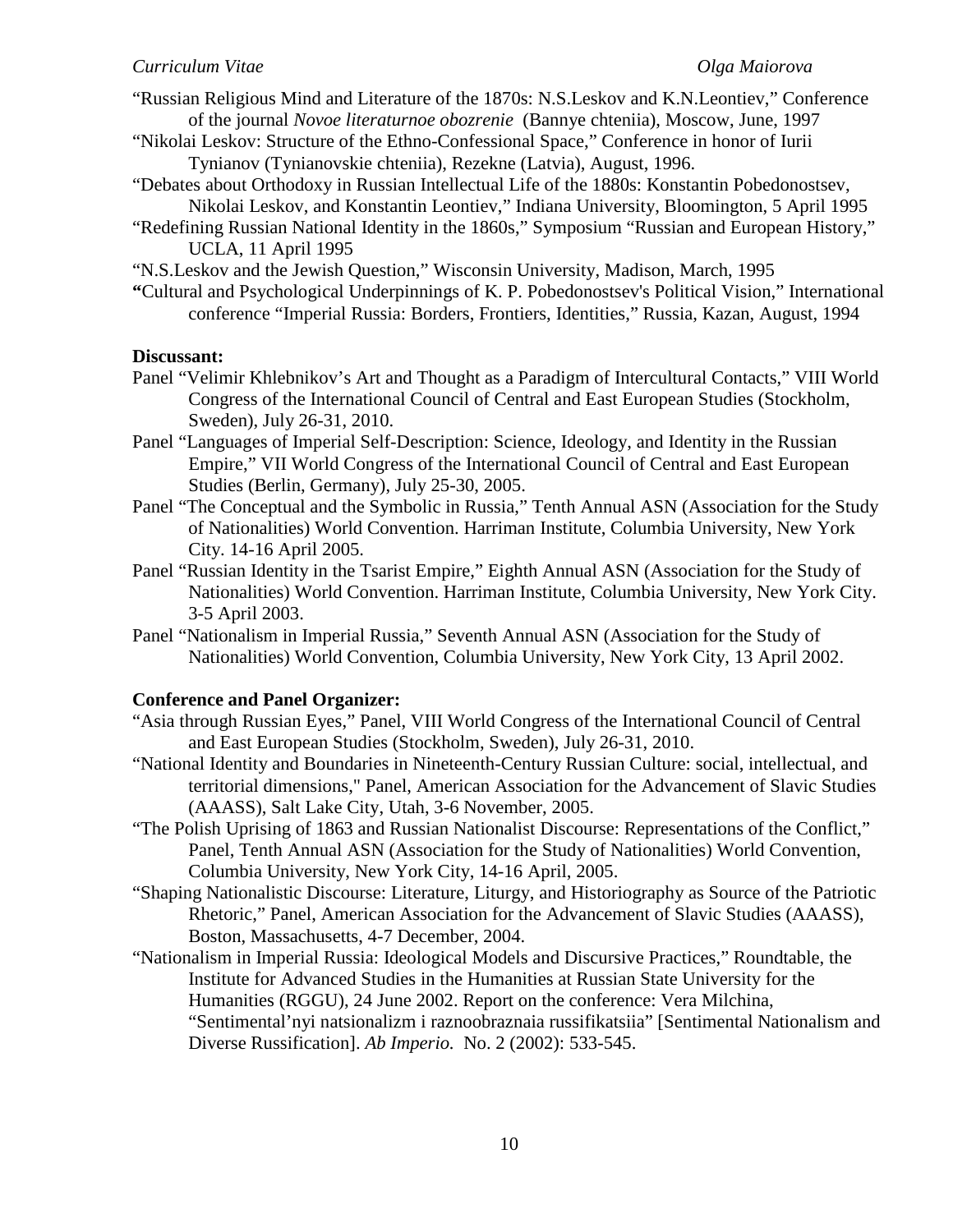"National Idea in Nineteenth-Century Russia," Roundtable, the Institute for Advanced Studies in the Humanities at Russian State University for the Humanities (RGGU), June 13, 2001 (Report on the conference: Vera Milchina, "O natsional'noi idee bez definitsii i anakhronizmov" [On the National Idea without Definitions and Anachronisms]. *Ab Imperio.* No. 3 (2001): 451-466.

# **Courses Taught:**

- *Russian Culture and Society* (Russian 231): Fall 2001, Fall 2002, Fall 2004, Fall 2005, Fall 2008.
- *Russian Culture and National Ideology* (Russian 477): Fall 2001, Fall 2004, Winter 2007, Fall 2008.
- *Conversational Russian* (Russian 402): Winter 2002.
- *Survey of Russian Literature 1870 – 1900* (Russian 348/RC Humanities348; fulfills the Upper Level Writing Requirement): Winter 2002, Winter 2003, Winter 2004, Winter 2005, Winter 2006, Winter 2007, Winter 2008, Winter 2009, Winter 2010.
- *Survey of Russian Literature 1820 – 1860* (Russian 347/RC Humanities 347; fulfills the Upper Level Writing Requirement): Fall 2002, Fall 2005.
- *Leo Tolstoy: The Man and His Art* (Russian 464/ Russian 857): Winter 2004, Winter 2006, Winter 2008.
- *Russia between East and West* (Russian 499, advanced seminar in Russian): Winter 2005, Winter 2006.
- *Central Asia through Russian Eyes* (Russian 358/558): Winter 2009, Fall 2009.
- *Nineteenth-century Russian Literature* (Russian 852, graduate research seminar): Fall 2009.
- *Russian Drama in Context: From Enlightenment to Post-Modernism* (Russian 357): Winter 2010.
- *Russian 492 Senior Honors / Complit 496 Honors Thesis*: Nicole Miller, "Orphanages in fiction and reality: Comparative analysis of Russian and Irish literature," Winter 2006
- *Russian 492 Senior Honors*: Illiana Falkenstern, "Revolution in the 'Republic of Letters': How literature shaped the Russian nation from 1801-1855 and beyond": Winter 2009 – Winter 2010
- *Directed Reading*:"Russian Society in the Light of Ecological Problems" (Russian 651): Fall 2002.
- *Directed Reading*: "Nineteenth-Century Russian Literature and Intellectual History" (Russian 652): Winter 2003.
- *Directed Reading*: "From Gogol to Dostoevsky" (Russian 355): Fall 2005.
- *Directed Reading*: "Russian Literature and Legal Culture" (Russian 652): Winter 2007.
- *Directed Reading*: "*The Brothers Karamazov* in the Light of Semiotic Theory" (Russian 652): Summer 2008.
- *Directed Reading*: Lev Tolstoy's vision of the nation in the context of his intellectual evolution ( REES 801-028, Theodora Trimble), Winter 2010
- *Directed Reading*: The Polish-Russian Encounter as reflected in Russian Poetry ( REES 801- 028, Travis Winter): Fall 2009 – Winter 2010
- Guest lecture "Russian Thinkers and the Nation" (REES 395, instructor Ronald Suny): September 24, 2009; September 23, 2010
- Guest lecture "The Russian Intelligentsia" (History 433: Russia under the Tsars, instructor Valerie Kivelson): October 25, 2010